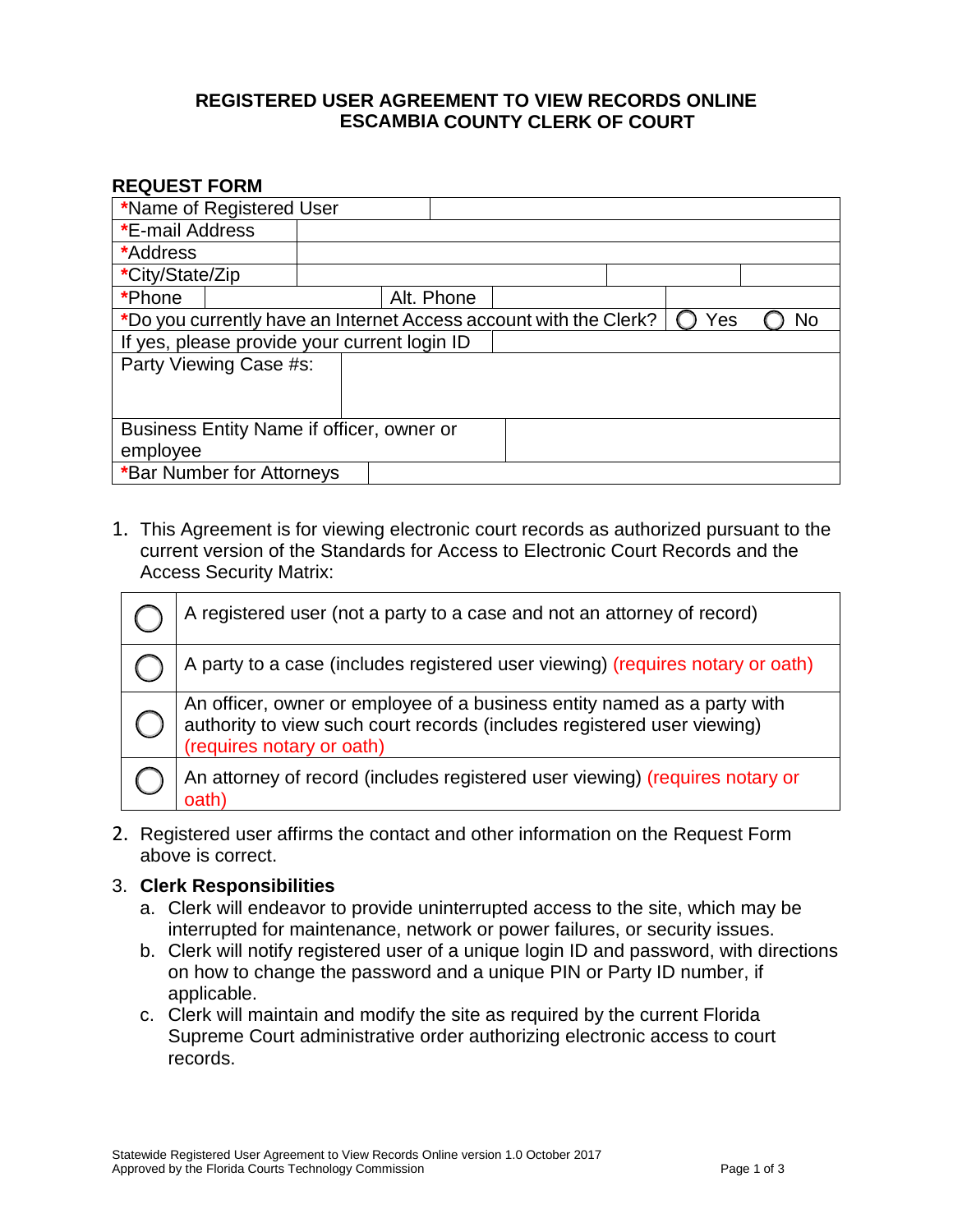# 4. **Registered User Responsibilities**

- a. To ensure that only registered user has knowledge of the assigned login ID and password.
- b. To prohibit any person or entity other than registered user from accessing the site.
- c. To immediately notify Clerk if registered user discovers that the assigned password is known by another person (whether used or not), so the existing login ID may be deactivated and replacement login information issued.
- d. To provide updated contact information or, for parties, updated case information by submitting a new Registered User Agreement to View Records Online.
- e. To the extent that registered user is authorized to have access to confidential information under the Access Security Matrix, registered user agrees to protect such confidential records and information viewed pursuant to this agreement in accordance with all applicable rules and statutory requirements.
- f. To provide computer hardware and software and/or making modifications to existing equipment for access to the site.

## 5. **Limitations and Liability**

- a. Registered user releases Clerk and Clerk's employees and agents from any liability and any damages resulting from or related to (a) interrupted service of any kind; (b) registered user's equipment; (c) use of, or viewing of, electronic court records; (d) registered user's unauthorized public disclosure of confidential information available to the registered user under the Access Security Matrix and access as provided in this Agreement.
- b. Nothing in this Agreement may be construed as waiving the sovereign immunity of the Clerk or the Clerk's employees and agents or of the registered user's sovereign immunity, if applicable, or modifying the recovery limits against the Clerk or registered user as set forth in section 768.28(5), Florida Statutes.
- 6. This Agreement, regardless of where actually accepted or delivered, is deemed to have been accepted and delivered by the parties in the State of Florida and any dispute arising from it will be governed by Florida law. Any suit for any claim, breach, or dispute arising out of this Agreement will be maintained in the county where the subject court records are maintained.
- 7. Any notice or communication given or sent pursuant to this Agreement may be delivered in person, by mail, or by email to the address provided on this form.

## 8. **Termination and Other Remedies**

- a. If registered user breaches the provisions in this Agreement, the Clerk has the right to terminate this Agreement immediately and pursue any other remedy available at law or in equity.
- b. This Agreement will be terminated immediately if funding is withdrawn for any reason. Registered user acknowledges that the Clerk has no control over appropriations that may be provided by any governmental entity for the continuation of the services under this Agreement.
- 9. If any part of this Agreement is found to be invalid, then it will have no effect, but the remaining provisions will continue in full force and effect.